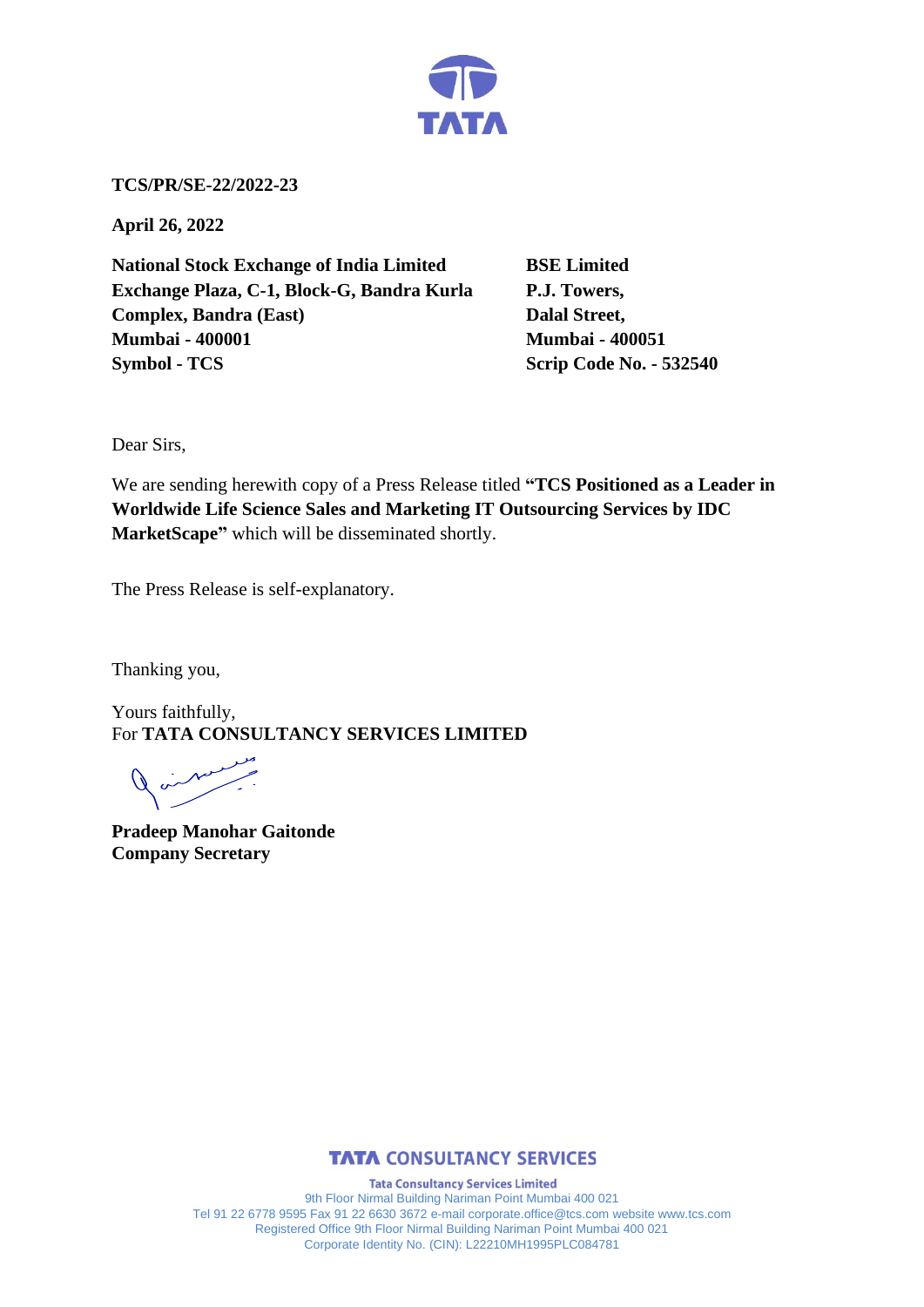

For immediate use Press Release

## **TCS Positioned as a Leader in Worldwide Life Science Sales and Marketing IT Outsourcing Services by IDC MarketScape**

*Tata Consultancy Services' Extensive Experience in the Life Sciences Industry and Large Number of Pharmaceutical, Biotech and Medical Device Customers Cited as Key Strengths*

**NEW YORK | MUMBAI, April 26, 2022:** Tata Consultancy Services (TCS) (BSE: 532540, NSE: TCS) has been positioned as a Leader in the IDC MarketScape for Worldwide Life Science Sales and Marketing IT Outsourcing Services<sup>1</sup>.

According to the report, "TCS has extensive experience in the life sciences industry, with a large number of customers in the pharmaceutical and biotech space, complemented by a large number of medical device customers." It goes on to say that "TCS has diversified its life sciences customer portfolio with its consultingled offerings, and the majority of the business is from the large companies with revenue exceeding \$1 billion."

"*With our deep domain knowledge, investments in intellectual property and comprehensive suite of mar-tech solutions and services, we are helping life sciences customers harness the power of digital technologies in transforming their sales and marketing to drive business growth,*" said **Vikram Karakoti, Business Head, Life Sciences, TCS.** "*This recognition reflects our vision, strategies, innovation efforts, and capabilities to enable superior business outcomes for our customers*."

TCS collaborates with leading life sciences companies across the world to enable their digital transformation journeys. The company provides a full set of advisory and IT services and solutions across the life sciences value chain, including data and analytics, predictive and prescriptive analytics, genomics research, blockchain enabled clinical supply chain, AI enabled case processing, discovery collaboration, cognitive research, and digital labs. These solutions use a combination of cognitive computing capabilities, artificial intelligence, Internet of Things, robotic process automation and cloud to fully digitalize the life sciences value chain.

TCS' sales and marketing services help life sciences companies drive transformations across CRM, sales force automation, analytics and insights, physician targeting, incentive and compensation management, e-learning and training, digital asset management, system validation, aggregate spend compliance, e-marketing, and collaboration services.

TCS heavily invests in research and innovation to help customers stay ahead of the curve. Its genomics labs offer capabilities such as DNA sequencing, translation research and marker validation. The TCS ADD platform reimagines the end-to-end drug development enhancing patient experience and making clinical trials more safe and agile. TCS' Innovation Labs provide an ideal environment for research in cutting-edge technologies across domains. It also drives various solutions to accelerate the deployment of new business capabilities.

**Michael Townsend, Research Director, Life Sciences Commercial Strategies, IDC,** said, "*Digital transformation is occurring at a rapid pace in life science companies, including in the sales and marketing space. TCS has demonstrated strong investments in the life science sales and marketing space, enabled by IPbased digital solution and products, helping it earn a position as a Leader*."

### About IDC MarketScape

IDC MarketScape vendor analysis model is designed to provide an overview of the competitive fitness of ICT (information and communications technology) suppliers in a given market. The research methodology utilizes

<sup>&</sup>lt;sup>1</sup> IDC MarketScape: Worldwide Life Science Sales and Marketing IT Outsourcing Services 2022 Vendor Assessment, Michael Townsend, IDC #US41808017, March 2022